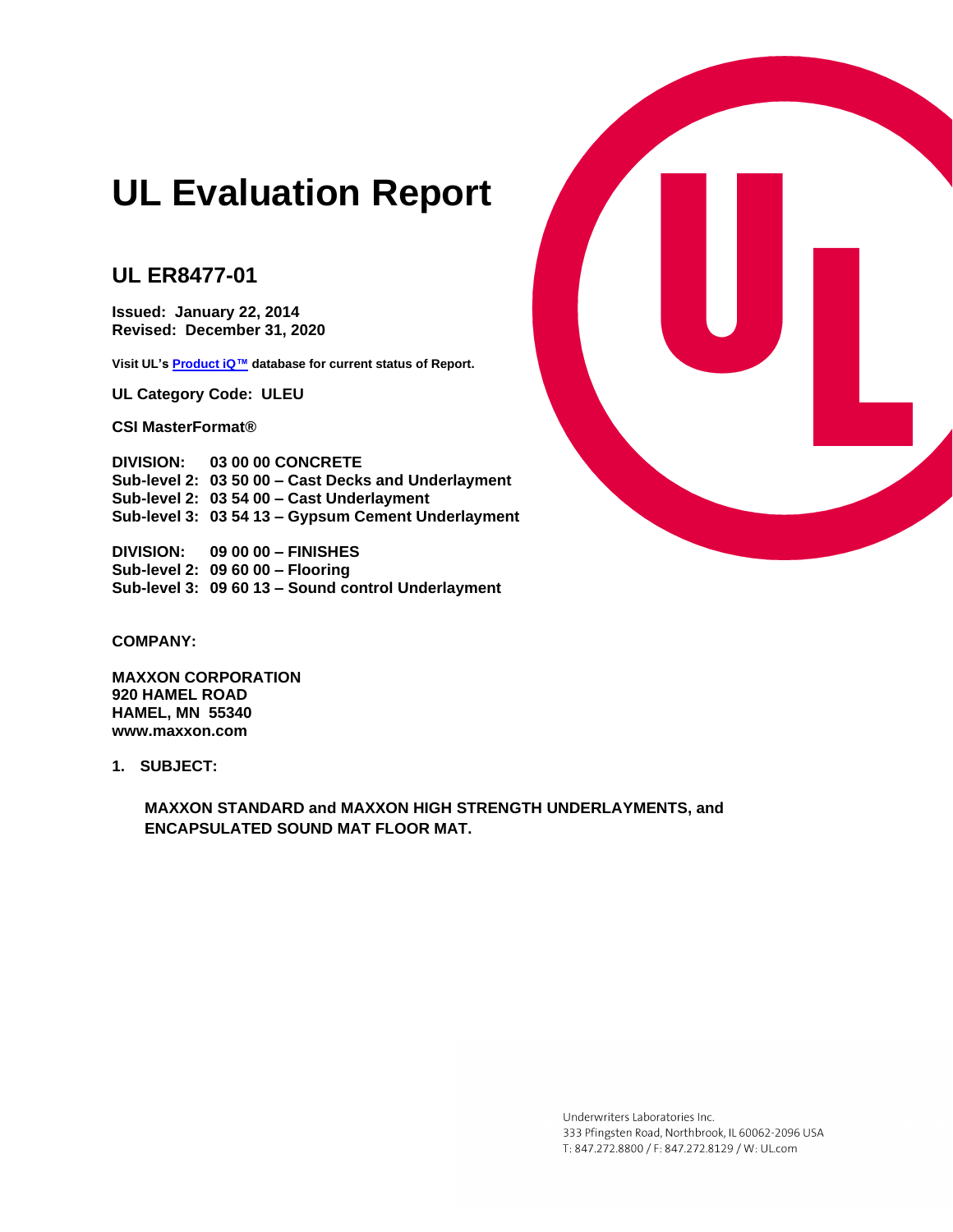The manufacturer may also indicate the following tradenames and/or abbreviated tradenames as follows:

# UNDERLAYMENTS

| <b>UL Product Designation</b> | Tradename    | Tradename                 |
|-------------------------------|--------------|---------------------------|
|                               | Abbreviation |                           |
| Maxxon Standard               | GC           | Gyp-Crete                 |
|                               | GC 2000      | Gyp-Crete 2000            |
|                               | $T-F$        | Therma-Floor              |
|                               | RF           | Rapid Floor               |
|                               | <b>RFP</b>   | Rapid Floor Plus          |
| Maxxon High Strength          | $D-C$        | Dura-Cap                  |
|                               | D-CM         | Dek C-ment                |
|                               | $L-R$        | Level Right               |
|                               | СT           | <b>Commercial Topping</b> |
|                               |              | Level EZ                  |
|                               |              | Gyp-Crete EZ              |
|                               |              | Gyp-Fix EZ                |
|                               |              | Maxxon Underlayment       |

# SOUND MATS

| <b>UL Product Designation</b> | Tradename               |
|-------------------------------|-------------------------|
| <b>Encapsulated Sound Mat</b> | Acousti-Mat 1/8         |
|                               | Acousti-Mat 1/4         |
|                               | Acousti-Mat 1/4 Premium |
|                               | Acousti-Mat 3/8         |
|                               | Acousti-Mat 3/8 Premium |
|                               | Acousti-Mat 3/4         |
|                               | Acousti-Mat 3/4 Premium |
|                               | Acousti-Top             |
|                               | Maxxon SDF              |

#### **2. SCOPE OF EVALUATION**

Compliance with the following codes:

- 2012, 2009 International Building Code<sup>®</sup> (IBC)
- 2012, 2009 International Residential Code® (IRC)
- 2012 International Green Construction Code® (IgCC)

# **The products were evaluated for the following properties:**

- Fire-resistance-rated construction
- Sound transmission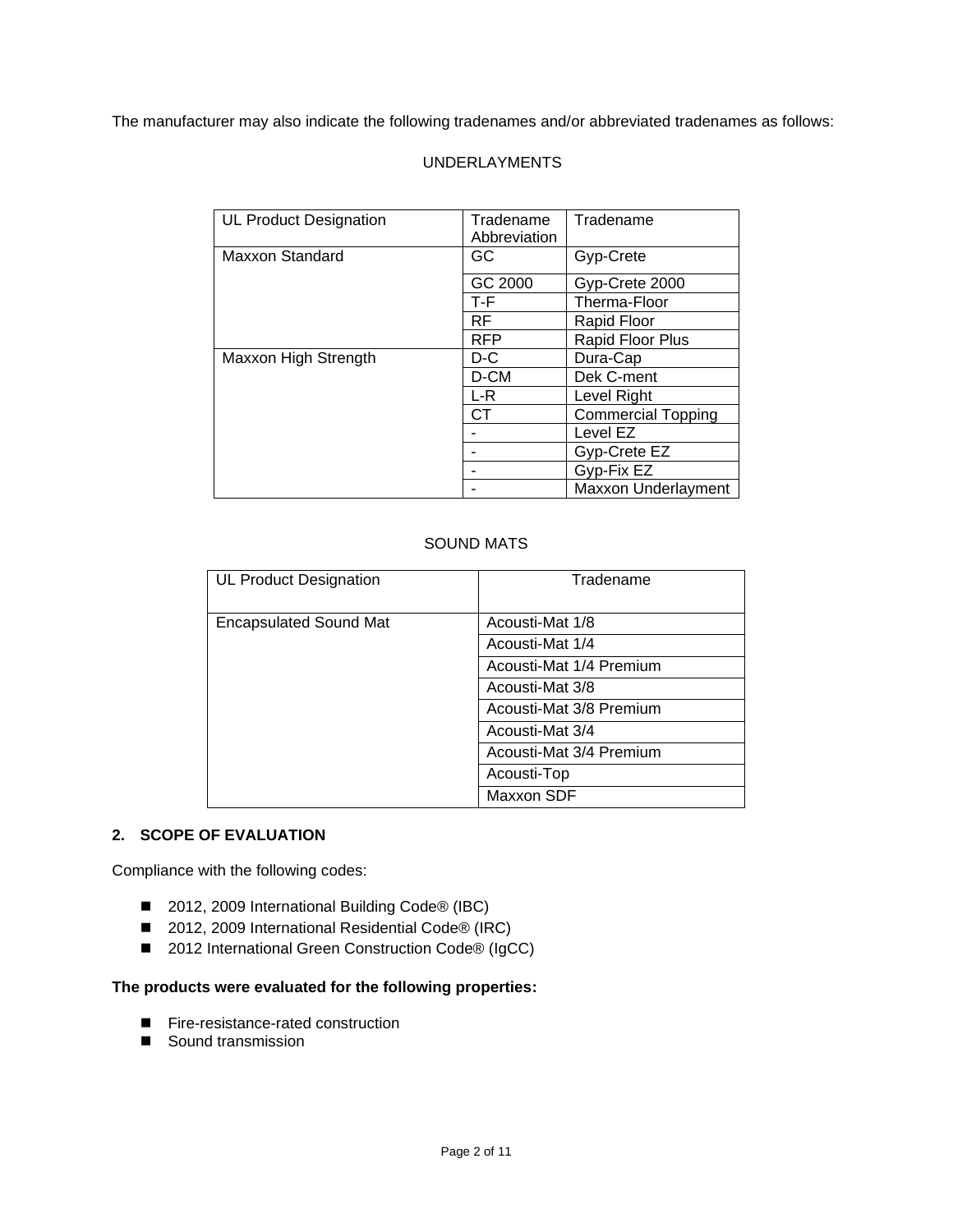# **3. REFERENCED DOCUMENTS**

- ANSI/UL263 (ASTM E119), Fire Tests of Building Construction and Materials.
- ASTM E-90, Standard Test Method for Laboratory Measurement of Airborne Sound Transmission Loss of Building Partitions and Elements.
- ASTM E413, Classification for Rating Sound Insulation
- ASTM E492, Standard Test Method for Laboratory Measurement of Impact Sound Transmission Through Floor-Ceiling Assemblies Using the Tapping Machine
- ASTM C472, Standard Test Methods for Physical Testing of Gypsum, Gypsum Plasters and Gypsum Concrete
- ASTM C109, Standard Test Method for Compressive Strength of Hydraulic Mortars (Using 2 inch or 50 mm cube specimens)

#### **4. USES**

Maxxon Standard and Maxxon High Strength gypsum concrete underlayments are used as floor toppings and leveling agents. The underlayments are used in fire-resistance-rated construction in accordance with [IBC Section 703](http://publicecodes.cyberregs.com/icod/ibc/2012/icod_ibc_2012_7_sec003.htm) and [IRC Section R302](http://publicecodes.cyberregs.com/icod/irc/2012/icod_irc_2012_3_sec002.htm?bu2=undefined) when installed and used in accordance with Section 6.2. Maxxon Encapsulated Sound Mat sound control mats may be used in combination with the underlayments in sound rated floor-ceiling assemblies in accordance with [IBC Section 1207,](http://publicecodes.cyberregs.com/icod/ibc/2012/icod_ibc_2012_12_sec007.htm) [IRC Appendix](http://publicecodes.cyberregs.com/icod/irc/2012/icod_irc_2012_appk_sec001.htm) K, and IgCC [Section 807](http://publicecodes.cyberregs.com/icod/igcc/2012/icod_igcc_2012_8_sec007.htm) when installed and used in accordance with Section 6.3.

Therma-Floor® underlayments are used in radiant heating applications using embedded hot water tubes or electric heating cables.

# **5. PRODUCT DESCRIPTION**

**5.1** Maxxon Standard and Maxxon High Strength products are gypsum concrete floor underlayments for use as floor toppings. These floor toppings may be mixed for use at densities between 110 and 120 pcf (1.7 – 1.9 kg/m3) and compressive strengths in accordance with manufacturer's specifications.

**5.2** Therma-Floor is for radiant heating applications in both commercial and residential construction.

**5.3** Level-Right is a self-leveling cementitious underlayment that can be used to cap concrete or wood subfloors.

**5.4** Encapsulated Sound Mat are sound control mats which may be used in combination with the underlayments described in Section 5.1 – 5.3 in sound-rated and/or fire-resistance-rated floor-ceiling assemblies.

**5.5** Expanded galvanized steel diamond mesh or fiberglass reinforcement may be used with the products described in sections 5.1 through 5.4 to reduce the amount cracking that may occur.

#### **6. INSTALLATION**

#### **6.1 General**

- **6.1.1** Installation of the underlayments and sound control mats shall comply with this report and the manufacturer's published installation instructions. The installation instructions shall be available at the jobsite during installation.
- **6.1.2** Unless otherwise specified in the individual fire resistive designs or sound assemblies, when the underlayments are used in combination with the sound control mats, the minimum underlayment depth is as specified in manufacturer's installation instructions regarding the minimum thickness of floor topping over each floor mat material. A minimum 3/4 inch underlayment may be used when metal lath is used.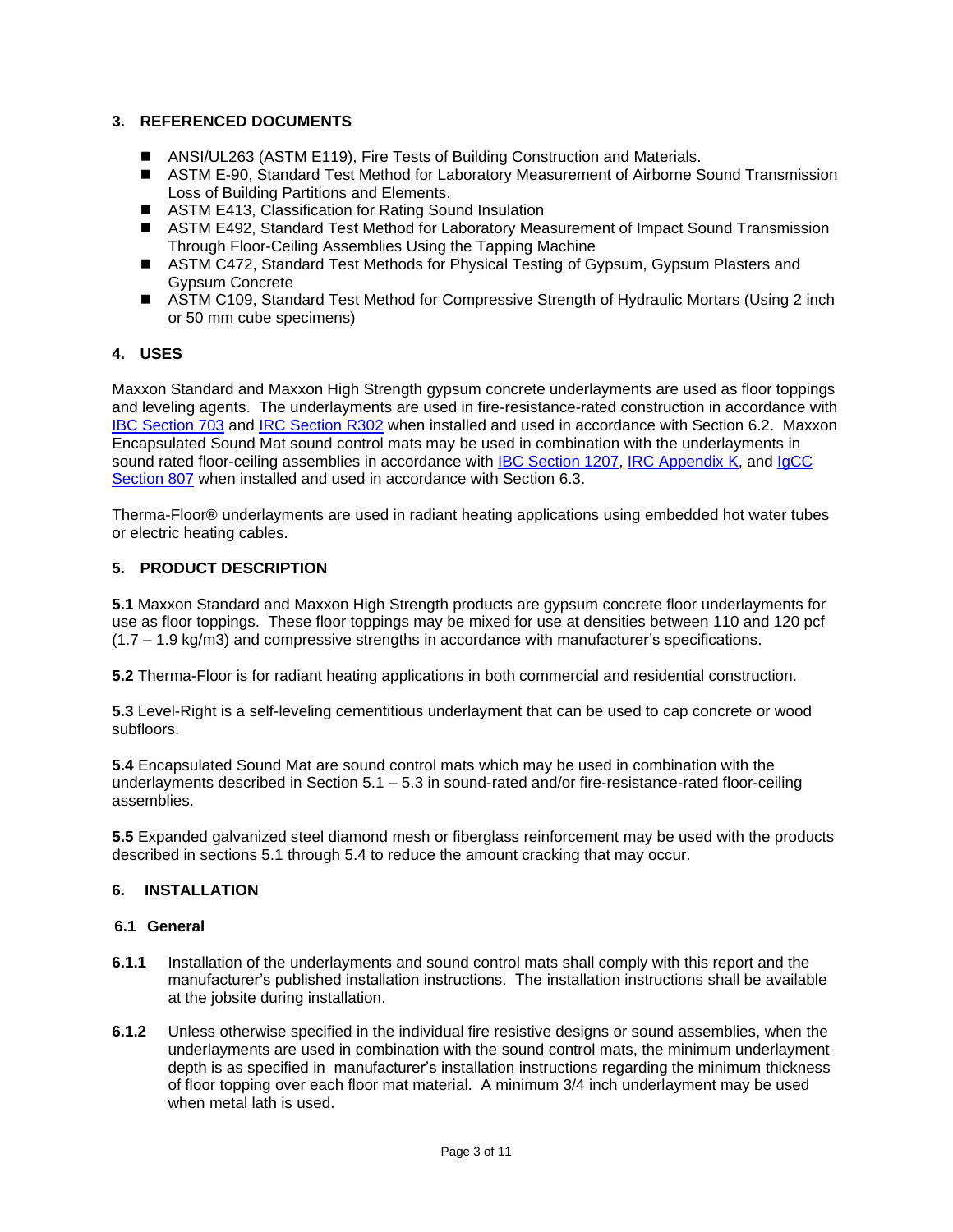#### **6.2 Fire Resistive Assemblies**

**6.2.1** The products described in this section have only been evaluated for fire resistance when used as a part of UL Fire Resistive Rated Designs. Refer to the UL Fire Resistance Certification information for UL File R8477 and File R18169 for applicable design coverage and details of the Floor-Ceiling fireresistance-rated assemblies covered by this report. Fire resistance ratings are only applicable when the assemblies are constructed in accordance with the published designs.

**6.2.2** Underlayments are applied at a minimum of 3/4 inch over the subfloor or optionally over the sound control mats described in section 5.4. Refer to Table 2 for associated UL Fire Resistive Rated designs.

**6.2.3** Sound control mats are optionally installed under the underlayments described in sections 5.1 – 5.3 by laying loosely over the subfloor. Refer to Table 3 for associated UL Fire Resistive Rated designs.

**6.2.4** Metal lath is optionally installed with the underlayments and sound control mats to reduce cracking and minimize pour depth.

| <b>Product Designation</b> | <b>Applicable UL Fire Resistive Rated Designs</b>                          |
|----------------------------|----------------------------------------------------------------------------|
| <b>Maxxon Standard</b>     | D938, G230, G516, G524, G551, G553, G560, G561, G563,                      |
|                            | G566, G574, G587, G592, G597, H502, H511, J917, J919,                      |
|                            |                                                                            |
|                            | <u> J920, J924, J927, J931, J957, J958, J991, J994, L006, L201,</u>        |
|                            | L202, L206, <u>L208, L209, L210, L211, L212, L501,</u> L <u>502, L503,</u> |
|                            | L504, L505, L506, L507, L508, L509, L510, L511, L512, L513,                |
|                            | L514, L515, L516, L517, L518, L519, L520, L522, L523, L524,                |
|                            | L525, L526, L527, L528, L529, L530, L532, L533, L534, L535,                |
|                            | L536, L537, L538, L539, L540, L541, L542, L543, L545, L546,                |
|                            | <u>L547, L549, L551, L556, L557, L558, L560, L562, L563, L564,</u>         |
|                            | L565, L567, L569, L570, L573, L574, L576, L577, L579, L581,                |
|                            | L583, L585, L587, L588, L589, L590, L592, L593, L901, M500,                |
|                            | M502, M503, M504, M505, M506, M508, M510, M511, M513,                      |
|                            | <u>M514, M515, M517, M518, M519, M530, M531, M533, M534,</u>               |
|                            | M535, M536, M538, M544, M545, M546, and M550.                              |
| Maxxon High Strength       | D938, G230, G516, G524, G551, G553, G560, G561, G563,                      |
|                            | <u>G566, G574, G587, G592, G597, H502, H511, J917, J919,</u>               |
|                            | <u>J920, J924, J927, J931, J957, J958, J991, J994, L006, L201,</u>         |
|                            | L202, L206, L208, L209, L210, L211, L212, L501, L502, L503,                |
|                            | L504, L505, L506, L507, L508, L509, L510, L511, L512, L513,                |
|                            | L514, L515, L516, L517, L518, L519, L520, L522, L523, L524,                |
|                            | L525, L526, L527, L528, L529, L530, L532, L533, L534, L535,                |
|                            | L536, L537, L538, L539, L540, L541, L542, L543, L545, L546,                |
|                            | L547, L549, L551, L556, L557, L558, L560, L562, L563, L564,                |
|                            | <u>L565, L567, L569, L570, L573, L574, L576, L577, L579, L581,</u>         |
|                            | <u>L583, L585, L587, L588, L589, L590, L592, L593, L901, M500,</u>         |
|                            | M502, M503, M504, M505, M506, M508, M510, M511, M513,                      |
|                            | M514, M515, M517, M518, M519, M530, M531, M533, M534,                      |
|                            | M535, M536, M538, M544, M545, M546, and M550.                              |

#### **Table 2 – Underlayments (May or may not be used in combination with one or more products described in Table 3)**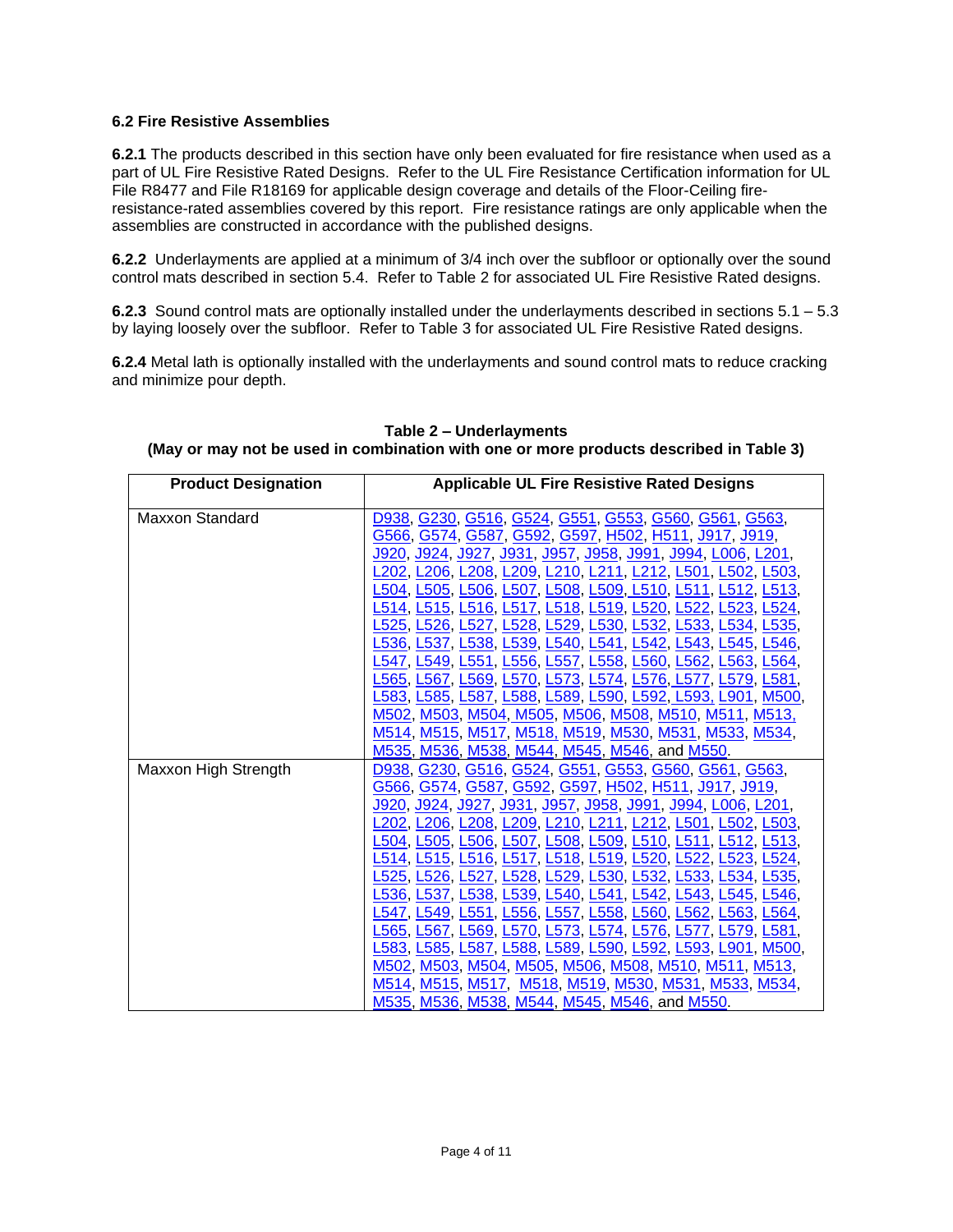**Table 3 – Sound Control Mats (Optional – may be used in combination with the products described in Table 2)**

| <b>Applicable UL Fire Resistive Rated Designs</b><br><b>Product Designation</b>                                                                                                                                                                                                                                                                                                                                                                                                                                                                                                                                                                                                                                                                                                                                                                                                                            |                        |
|------------------------------------------------------------------------------------------------------------------------------------------------------------------------------------------------------------------------------------------------------------------------------------------------------------------------------------------------------------------------------------------------------------------------------------------------------------------------------------------------------------------------------------------------------------------------------------------------------------------------------------------------------------------------------------------------------------------------------------------------------------------------------------------------------------------------------------------------------------------------------------------------------------|------------------------|
| <b>Encapsulated Sound Mat</b><br>D938, G230, G516, G524, G551, G553, G560, G561, G563,<br>G566, G574, G587, G592, G597, H502, H511, J917, J919,<br>, <u>J924, J927, J931, J957, J958, J991, J99</u> 4, L006, L201,<br>J920.<br>.202. L206. L208. L209. L210. L211. L212. L501. L502. L503.<br>L504, L505, L506, L507, L508, L509, L510, L511, L512, L513.<br>L514, L515, L516, L517, L518, L519, L520, L522,<br>L525, L526, L527, L528, L529, L530, L532, L533, L534, L535.<br>L536, L537, L538, L539, L540, L541, L542, L543, L545, L546.<br>L556, L557, L558, L560, L562, L563, L564,<br>L547 L549. L551<br>L573 L574, L576, L577,<br>L565 L567.<br>L569, L570.<br>L583, L585, L587, L588, L589, L590, L592, L593, L901, M500.<br>M502, M503, M504, M505, M506, M508, M510, M511, M513,<br><u>M514, M515, M517, M518, M519, M530, M531, M533, M534,</u><br>M535, M536, M538, M544, M545, M546, and M550. | L523 L524<br>L579 L581 |

#### **6.3 Sound Transmission:**

#### **6.3.1 General**

The products described in this section have been evaluated for use as a part of Sound Transmission and/or Impact Insulation Rated Assemblies. If these assemblies have also been evaluated for fire resistance, they will be described under section 6.2.

**6.3.1.1** The sound assemblies described in Sections 6.3.2 and 6.3.3 may also use any of the sound control mats described in Section 5.4 of this Report unless an assembly already specifies one or more individual sound control mats as a part of the construction.

#### **6.3.2 Sound Transmission Classification (STC) Rated and/or Impact Insulation Classification Rated Assemblies**

**6.3.2.1** Sound transmission classification (STC) rating for the following floor-ceiling assembly is a minimum of 50.

#### **Wood I-Joist (See Figure 1):**

1. One layer of 3/4 in. (19 mm) thick Maxxon Standard or Maxxon High Strength underlayment weighing 111 pcf (1778 kg/m3) applied over any Maxxon Encapsulated Sound Mat described in section 5.4 (optional) and/or applied over 5/8 in. (16 mm) thick sheathing grade plywood, nailed 6 in. (152 mm) apart along edges and 12 in. (305 mm) apart at intermediate support locations to wood joists measuring 13 ft - 3/4 in. (4 m) long and spaced 16 in. (406 mm) on center. The joists were nailed to headers and 1 in. (25.4 mm) wood cross bridges reinforced the joists at the e -7 ft (2 m) centerline and 12 in. (305 mm) from each end of the existing joist cavity. Unfaced fiberglass insulation measuring 3-1/2 in. (89 mm) thick and weighing 0.2 lbs./sq. ft. (0.977 kg/m2) installed within the cavities. RC-1 resilient channels installed 24 in. (610 mm) on center across the joists. One layer of 1/2 in. (13 mm) thick Type X gypsum board attached to resilient channels and taped.

**6.3.2.2** Sound transmission classification (STC) ratings for the following floor-ceiling assemblies is a minimum of 50 and an Insulation impact classification (IIC) is a minimum of 50.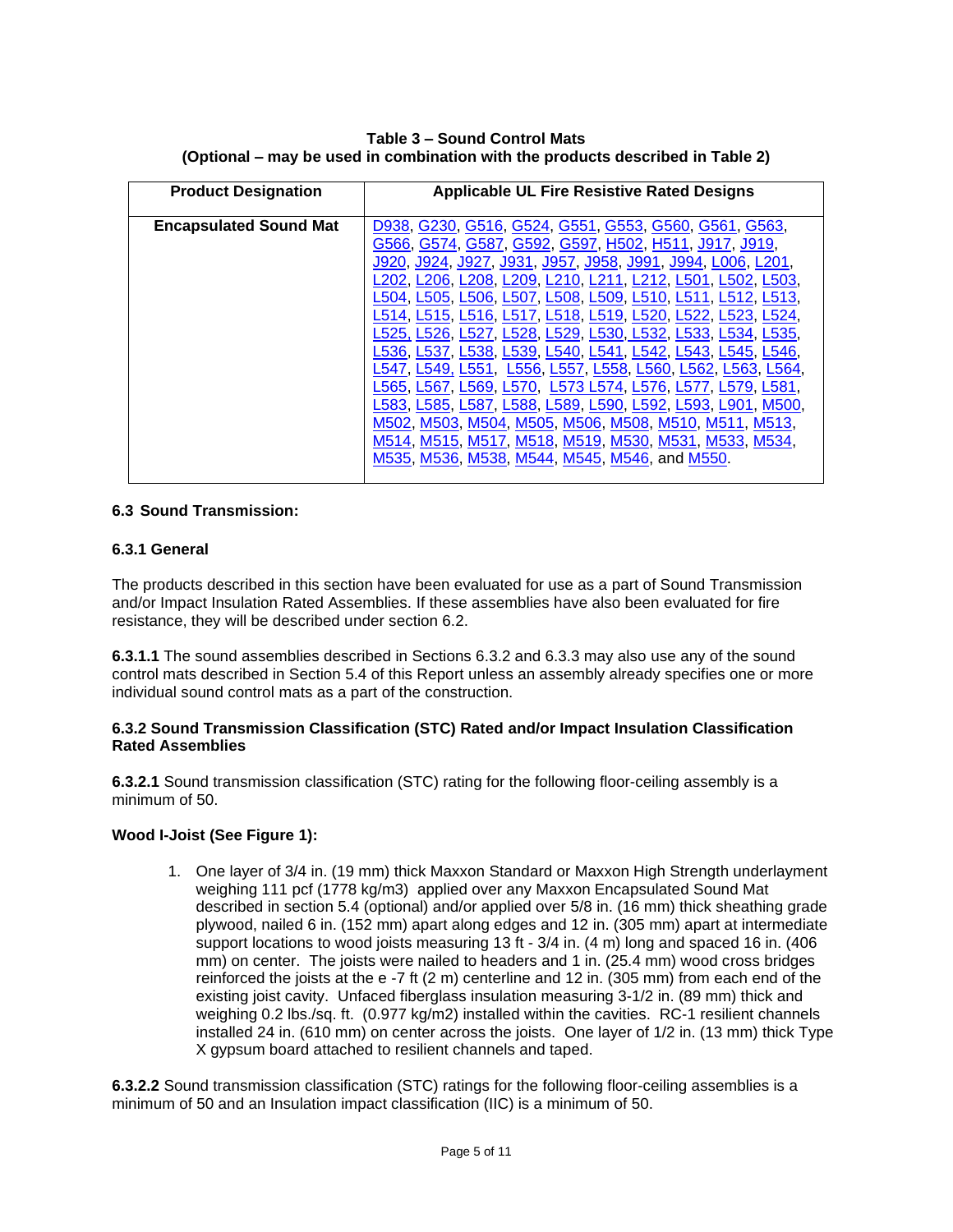## **Wood I-Joist (See Figure 1):**

2. One layer of class 3 rated ceramic tiles measuring 12 in. by 12 in. by 1/2 in. (305 mm by 305 mm by 13 mm) installed with thinset mortar and grout, installed over a 1 inch (25.4 mm) thick layer of Maxxon Standard or Maxxon High Strength underlayment, applied over any Maxxon Encapsulated Sound Mat described in section 5.4 installed over 3/4 in. (19 mm) thick plywood floor weighing 36 pcf (577 kg/m3) and screwed 8 in. (203 mm) on center to NASCOR NJ 10 I-joists measuring 9-1/2 in. (241 mm) high and spaced 24 in. (610 mm) on center. Fiberglass insulation 3-1/2 in. (89 mm) thick and weighing 0.46 pcf installed within the cavities. RC-1 resilient channels installed 16 in. on center perpendicular and screwed to joists. Two layers of 1/2 in. (13 mm) thick gypsum board weighing 36.8 pcf (589 kg/m3) screwed to resilient channels, taped and finished with 2 coats of compound.

#### **Wood Trusses (See Figure 2):**

**1.** One layer of Maxxon Standard or Maxxon High Strength underlayment ranging in thickness from 0.34 in (8.7 mm) to 0.94 in. (24 mm) with an average thickness of 0.69 in. (17.4 mm), and weighed an average of 8.3 lb/ft<sup>2</sup>. (40.4 kg/m<sup>2</sup>) applied over any Maxxon Encapsulated Sound Mat described in section 5.4 (optional), installed over one layer of 0.7 in. (18 mm) thick tongue-and-grooved Sturd-I-Floor plywood attached to parallel cord open web wood trusses measuring 14 in. (35.6 mm) high by 166.5 in. (4 m) long spaced 24 in. (610 mm) on center with 8d nails spaced 12 in. (30 mm) on center and construction adhesive. Cross support measuring 2 in. (50 mm) by 4 in. (10 mm) attached to trusses with two 16d nails. A strongback measuring 2 in. (50 mm) by 6 in. (15 mm) placed through truss webs down the centerline and attached to the vertical web of the respective truss with two 16 d nails. One layer of Manville R-11 fiberglass insulation measuring 3.6 in. (92 mm) thick placed into each cavity. Resilient channels, type RC-1 by USG measuring 20 ft ( 6 m) long and spaced 24 in. (610 mm) on center installed perpendicular to the trusses with 1.25 in. (32 mm) long type W screws. One layer of USG type X gypsum board measuring 5/8 in. (16 mm) thick attached to resilient channels and spaced 12 in. (31 mm) on center. All joints taped and sealed.

#### **Steel Deck with Joists (See Figure 4):**

**1.** One layer of 44 oz., 7/16 in. (11 mm) thick carpet weighing 0.56 psf (2.74 kg/m2) over one layer of 3/8 in. (9.5 mm) thick foam underlayment weighing 0.48 psf (2.3 kg/m2), over one layer of 1-9/16 in. (38 mm) thick Maxxon Standard or Maxxon High Strength underlayment measured to the bottom of the flute and weighing 12.5 psf (61 kg/m2), applied over any Maxxon Encapsulated Sound Mat described in section 5.4 (optional), installed over one layer of 0.56 in. (14 mm) deep 22 MSG galvanized corrugated fluted steel decking weighing 1.5 psf (7 kg/m2) attached to Marino-WARE 16 gauge steel C-Joists measuring 137 in. wide by 9-1/4 in. high by 1-15/16 in. wide (3480 mm by 235 mm by 49 mm) and spaced 24 in. (610 mm) on center, fastened to Marino-WARE 16 gauge steel C-Rim Boards measuring 185 in. by 9-3/8 in. by (1-1/2 in. by 2-1/4 in.) wide (4700 mm by 238 mm by (38 mm by 57 mm)). Marino WARE metal cross bracing located on the centerline of the assembly and measuring 21-7/8 in. by 9-3/8 in. by 1-1/4 in. (555 mm by 238 mm by 32 mm). Unfaced fiberglass insulation measuring 3-1/2 in. (89 mm) thick and weighing 0.23 psf (1 kg/m2) placed in cavity. Marino-WARE RC-1 resilient metal furring channel measuring 1-15/16 in. wide by 144 in. long by 1/2 in. deep (49 mm by 3658 mm by 13 mm) and weighing 0.12 psf  $(0.58 \text{ kg/m2})$  and spaced 16 in. (406 mm) on center, attached perpendicular to joists with 5/8 in. (16 mm) #10 tek screws, attached perpendicular to one layer of 5/8 in. (16 mm) thick Type C gypsum board weighing 2.6 psf (13 kg/m2) with 1 in. (25 mm) fine thread bugle head screws. Screw spacing 12 in. (305 mm) on center throughout.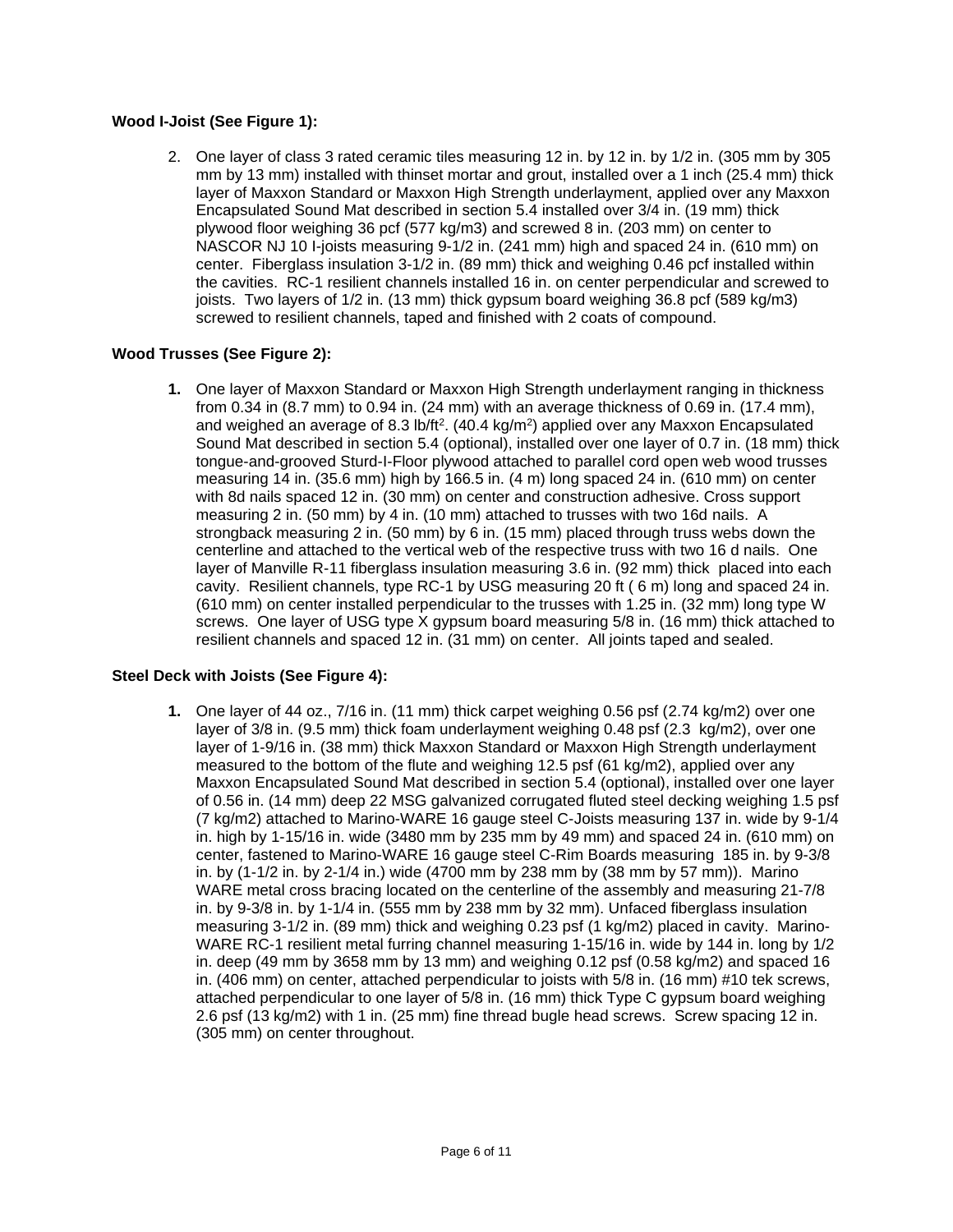**6.3.2.3** Impact Insulation Class (IIC) ratings for the following floor-ceiling assemblies is a minimum of 60.

# **Wood I-Joist (See Figure 1):**

1. One layer of textured Saxony nylon carpet weighing 37 oz. (1.1 kg) over a 40 oz. (1.14 kg) felt pad, installed over a 3/4 in. (19 mm) thick layer of Maxxon Standard or Maxxon High Strength underlayment weighing 112 pcf (1794 kg/m<sup>3</sup>), applied over any Maxxon Encapsulated Sound Mat described in section 5.4 (optional) installed over 3/4 in. (19 mm) thick plywood floor weighing 36 pcf (577 kg/m<sup>3</sup>) and screwed 8 in. (203 mm) on center to NASCOR NJ 10 I-joists measuring 9-1/2 in. (241 mm) high and spaced 24 in. (610 mm) on center. Fiberglass insulation measuring 3-1/2 in. (89 mm) thick and weighing 0.46 pcf (7.4 kg/m<sup>3</sup>) installed within the cavities. RC-1 resilient channels installed 16 in. (406 mm) on center perpendicular and screwed to joists. Two layers of 1/2 in. (13 mm) thick gypsum board weighing 36.8 pcf (589.5 kg/m<sup>3</sup>) screwed to resilient channels, taped and finished with 2 coats of compound.

# **Wood 2 x 10 Joist (See Figure 3):**

1. One layer of 1/2 in. (13 mm) thick carpet weighing 72 oz/yd<sup>2</sup> installed over a 3/8 in. (9.5 mm) thick foam pad weighing 46 oz/yd<sup>2</sup>, installed over 3/4 in.(19 mm) thick Maxxon Standard or Maxxon High Strength underlayment weighing 105 lb/ft<sup>3</sup> (1683 kg/m<sup>3</sup>) applied over any Maxxon Encapsulated Sound Mat described in section 5.4 (optional), installed over a 5/8 in. thick (16 mm) thick plywood subfloor attached to 2 in. (51 mm) by 10 in. (254 mm) wood joists spaced 16 in. (406 mm) on center. Fiberglass insulation measuring 2-1/2 in. (64 mm) thick and weighing 1.5 pcf (24 kg/m<sup>3</sup>) installed in the cavity between joists. Gypsum board measuring 5/8 in. (16 mm) thick attached to resilient channels attached to the joists.

# **Concrete (See Figure 5):**

**1.** One layer of 1/2 in. (13 mm) thick Maxxon Standard or Maxxon High Strength underlayment weighing 108 pcf (1730 kg/m3) applied over any Maxxon Encapsulated Sound Mat described in section 5.4 (optional), installed directly over an 8 in. (203 mm) thick precast, pretensioned, hollow core slab with keyways grouted and ceiling side joints caulked. A 24 in. by 36 in. by 0.65 in. (610 mm by 914 mm by 17 mm) section of 91 0z/sq yd (3 kg/m<sup>2</sup>) carpeting applied to floor under tapping device. Textured paint applied directly to the bottom side of the pre-case members.

# **7. CONDITIONS OF USE**

The underlayments and sound control mats described in this report comply with, or are suitable alternatives to what is specified in, those codes listed in Section 2.0 of this report, subject to the following conditions:

- **7.1** Installation must comply with this report, the manufacturer's published instructions and the applicable code. In the event of a conflict between the manufacturer's published installation instructions and this report, this report governs.
- **7.2** Installation is by applicators authorized by Maxxon Corporation.
- **7.3** See UL's Product iQ™ database for Floor and Roof Topping Mixtures [\(CCOX\)](http://database.ul.com/cgi-bin/XYV/template/LISEXT/1FRAME/showpage.html?name=CCOX.R8477&ccnshorttitle=Floor-+and+Roof-topping+Mixtures&objid=1074332931&cfgid=1073741824&version=versionless&parent_id=1073984941&sequence=1) and Floor Mat Materials [\(CCQU\)](http://database.ul.com/cgi-bin/XYV/template/LISEXT/1FRAME/showpage.html?name=CCQU.R18169&ccnshorttitle=Floor+Mat+Materials&objid=1074332931&cfgid=1073741824&version=versionless&parent_id=1073984941&sequence=1).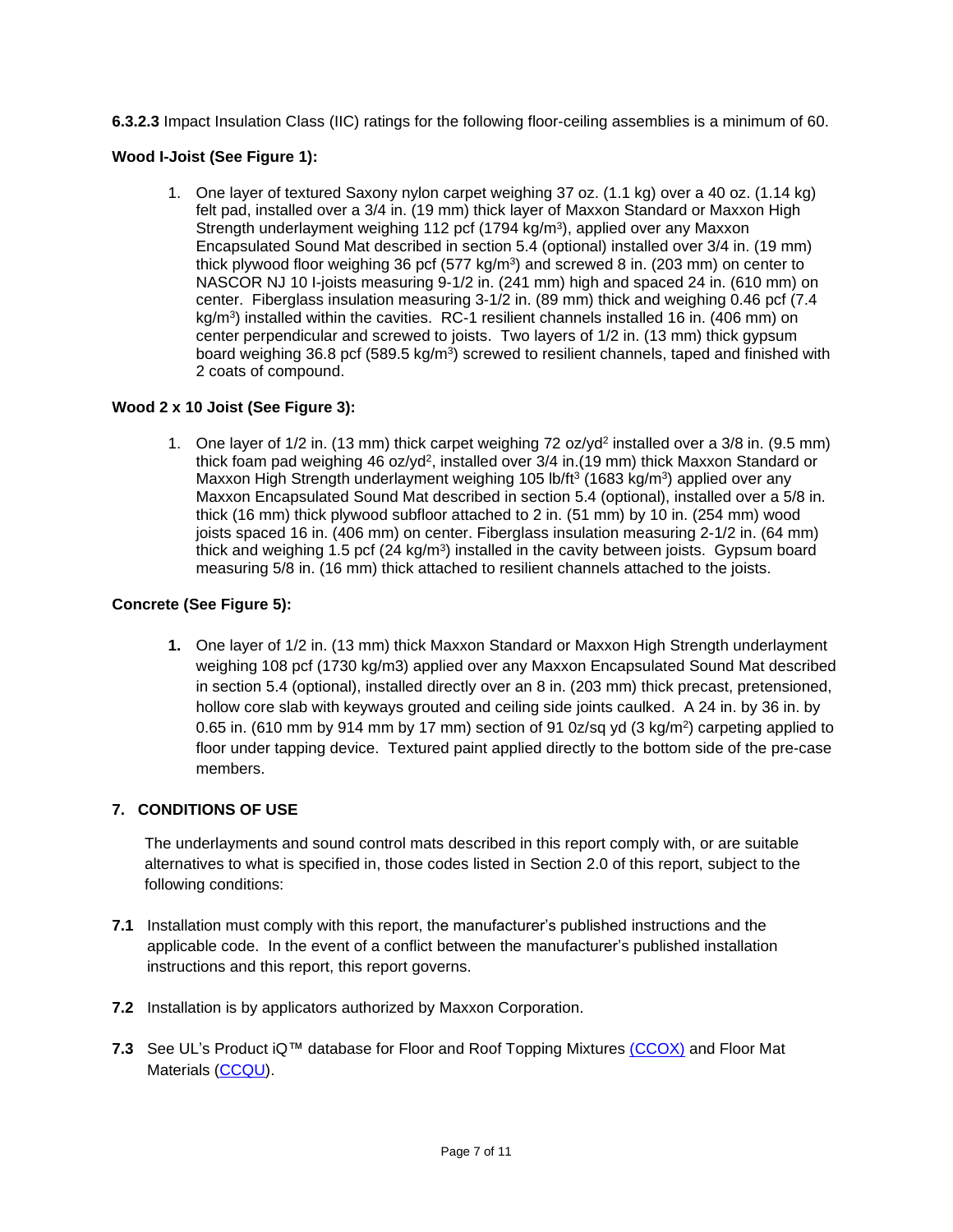**7.4** The underlayments described in sections 5.1 through 5.3 are manufactured by the following locations under the UL LLC Classification and Follow-Up Service Program, which includes inspections in accordance with the quality elements of ICC-ES Acceptance Criteria for Quality Documentation, AC10.

| Manufacturer                      | Location            |
|-----------------------------------|---------------------|
| <b>GP Industrial Plasters LLC</b> | North Las Vegas, NV |
| <b>GP Industrial Plasters LLC</b> | Blue Rapids, KS     |
| <b>GP Industrial Plasters LLC</b> | Camden, NJ          |
| Black Lab LLC                     | Chardon, OH         |

**7.5** The sound control mats described in section 5.4 are manufactured by the following locations under the UL LLC Classification and Follow-Up Service Program, which includes inspections in accordance with the quality elements of ICC-ES Acceptance Criteria for Quality Documentation, AC10.

| Manufacturer                      | Location               |
|-----------------------------------|------------------------|
| <b>GP Industrial Plasters LLC</b> | North Las Vegas, NV    |
| <b>GP Industrial Plasters LLC</b> | <b>Blue Rapids, KS</b> |
| <b>GP Industrial Plasters LLC</b> | Camden, NJ             |
| Low & Bonar Inc.                  | Enka, NC               |

# **8. SUPPORTING EVIDENCE**

- **8.1** Manufacturer's product literature and quality documentation.
- **8.2** UL Classification reports in accordance with UL263 (ASTM E 119). See UL Product Certification Categories, Floor and Roof Topping Mixtures [\(CCOX\)](http://database.ul.com/cgi-bin/XYV/template/LISEXT/1FRAME/showpage.html?name=CCOX.R8477&ccnshorttitle=Floor+Mat+Materials&objid=1074332931&cfgid=1073741824&version=versionless&parent_id=1073984941&sequence=1) and Floor Mat Materials [\(CCQU\).](http://database.ul.com/cgi-bin/XYV/template/LISEXT/1FRAME/showpage.html?name=CCQU.R18169&ccnshorttitle=Floor+Mat+Materials&objid=1074332931&cfgid=1073741824&version=versionless&parent_id=1073984941&sequence=1)
- **8.3** Reports of sound transmission testing in accordance with ASTM E413, ASTM E 90 and ASTM E492.
- **8.4** Reports of compressive strength tests in accordance with ASTM C472.
- **8.5** Reports of compressive strength test in accordance with ASTMC109.
- **8.6** Documentation of quality system elements described in AC10.

#### **9. IDENTIFICATION**

The underlayments and sound mats shown in Section 1 of this Report, are identified by a marking bearing the report holder's name (Maxxon Corp.), the plant identification, the UL Classification Mark, and the evaluation report number, UL ER8477-01. The validity of the evaluation report is contingent upon this identification appearing on the products described in this evaluation report.

#### **10. USE OF UL EVALUATION REPORT**

**10.1** The approval of building products, materials or systems is under the responsibility of the applicable authorities having jurisdiction.

**10.2** UL Evaluation Reports shall not be used in any manner that implies an endorsement of the product, material or system by UL.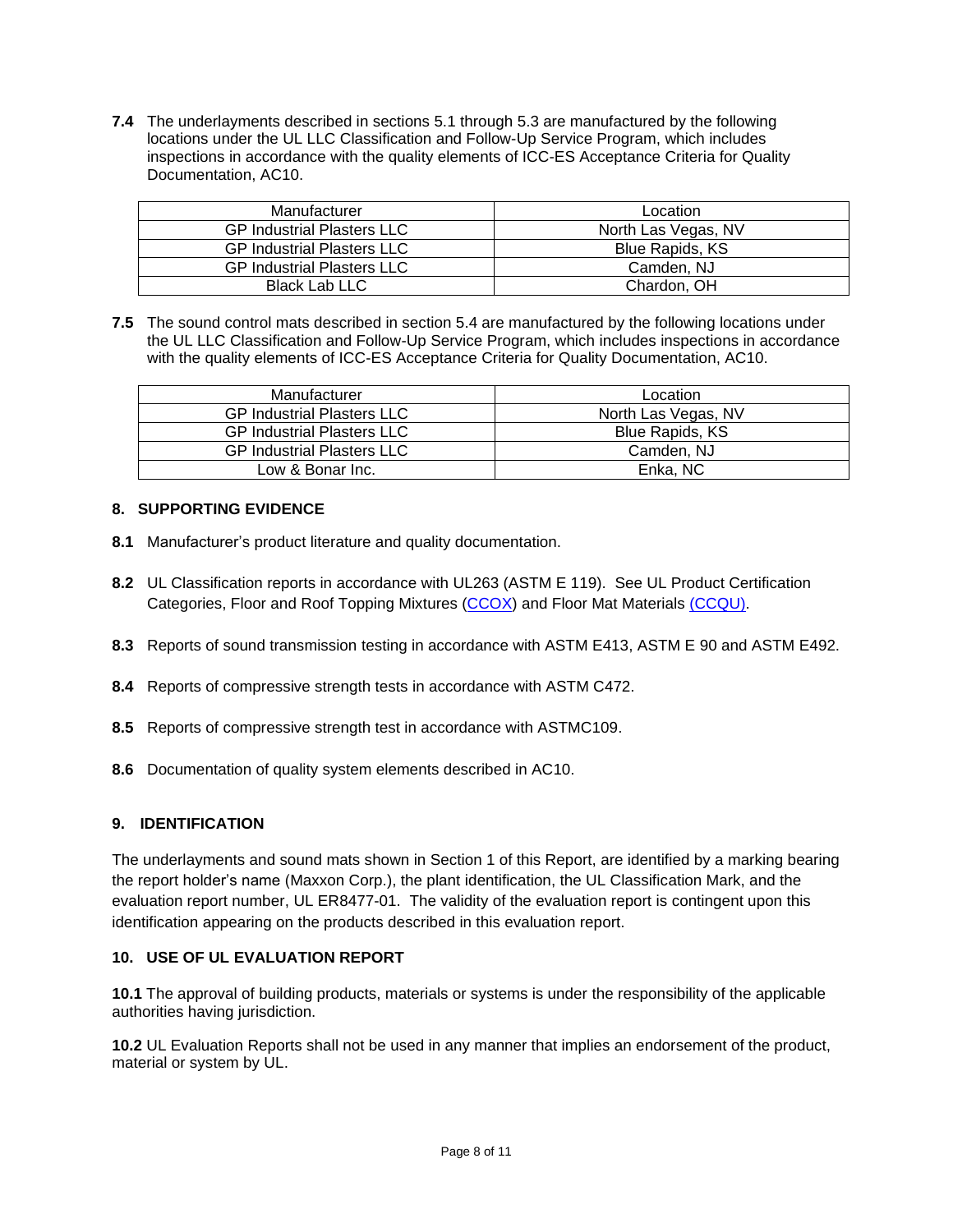**10.3** The current status of this report, as well as a complete directory of UL Evaluation Reports may be found at UL.com via our Product iQ™ database:

**[UL Evaluation Reports](http://www.ul.com/erdirectory)**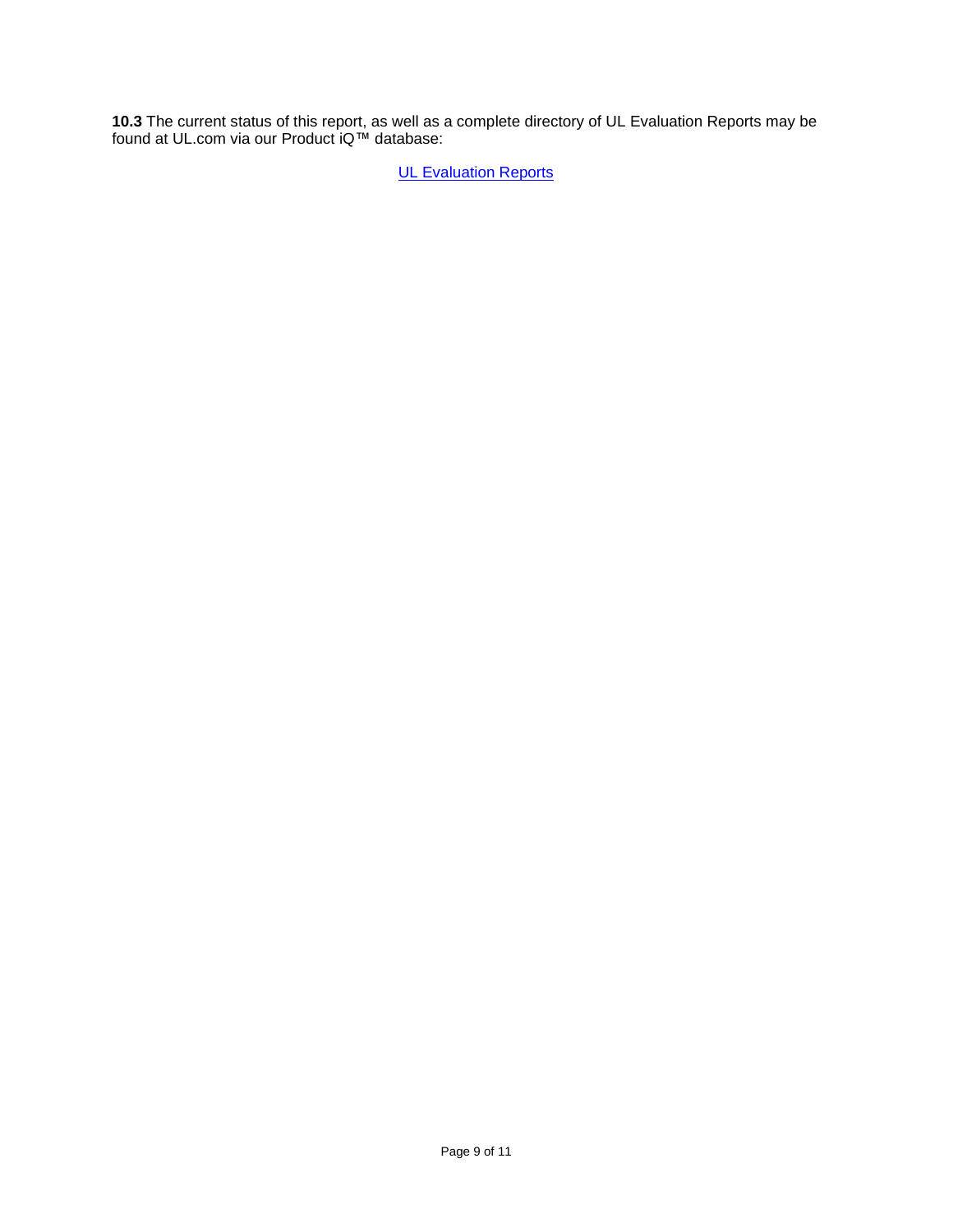#### **FIGURE 1 — SOUND RATED ASSEMBLY INCORPORATING WOOD I-JOISTS**



- 1. Flooring system as described in section 6.3.2
- 2. Wood I-Joists.
- 3. Insulation.
- 4. Resilient channels.
- 5. Gypsum board.
- 6. Finish system (not shown).

#### **FIGURE 2 — SOUND RATED ASSEMBLY INCORPORATING WOOD TRUSSES**



- 1. Flooring system as described in section 6.3.2
- 2. Wood Trusses.
- 3. Insulation.
- 4. Resilient channels.
- 5. Gypsum board.
- 6. Finish system (not shown).

#### **FIGURE 3 — SOUND RATED ASSEMBLY INCORPORATING WOOD JOISTS**



- 1. Flooring system as described in section 6.3.2<br>2. Cross bridging (not shown).
- Cross bridging (not shown).
- 3. Wood joists.
- 4. Insulation.<br>5. Resilient ch
- 5. Resilient channels.
- 6. Gypsum board.
- 7. Finish system (not shown).